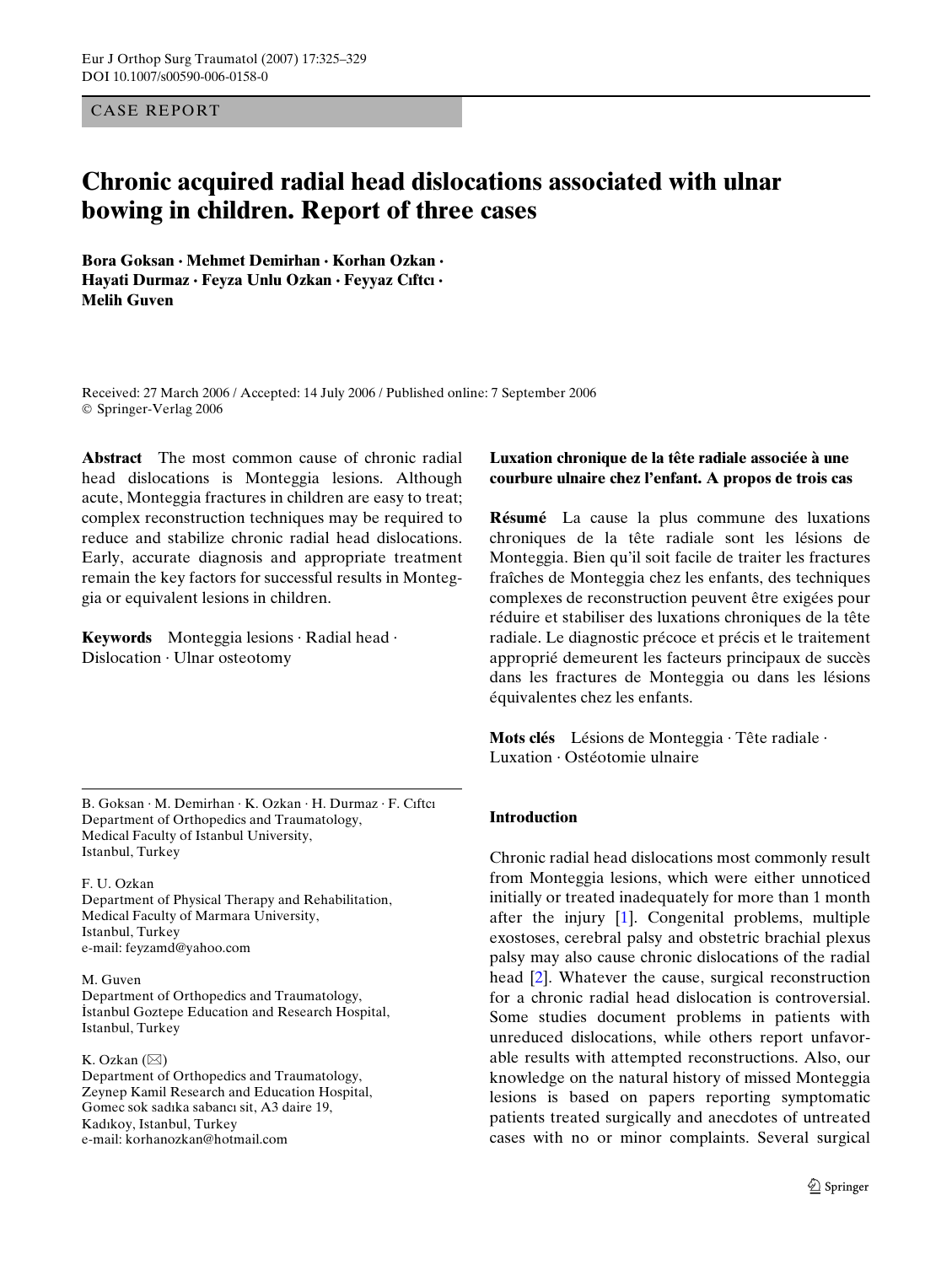options, each with proposed advantages and potential risks, further obscure the picture [\[2](#page-3-1)[–4](#page-3-2)].

As children are known to adapt well to chronic dislocations, they usually remain asymptomatic in the short term. Therefore, there is a dilemma to either wait until symptoms occur or to operate in order to prevent possible symptoms in the long term.

In this report, we describe three asymptomatic patients, two with anterior type and one with lateral type of chronic radial head dislocations associated with ulnar bowing, in whom we chose to intervene due to concern for possible future problems.

# **Case reports**

All cases were asymptomatic with regard to loss of function and pain. Two cases were the result of traumatic injuries. One case with an anterior dislocation had a history of obstetrical brachial plexus injury and no history of trauma. Parents were advised of limited expectations and possible risks of surgical intervention.

### Case 1

A 3-year-old boy who had sustained a fall on the right hand had first been seen by a local orthopedic surgeon and diagnosed as having a simple fissure at the proximal ulna. A long arm cast had been applied and the dislocation of the radial head had been missed. Three months after the cast removal the child was asymptomatic but the mother was concerned about an anterior bony prominence at the elbow. He had  $0-100^\circ$  flexion, 80° supination and 60° pronation when he was brought in for further evaluation at our department. His radiographs confirmed that he originally had had a Bado type 1 Monteggia fracture-dislocation (Figs. [1](#page-1-0), [2](#page-1-1)).

A short incision parallel to the ulnar crest was used for direct posterior approach to the ulna. Multiple drill holes were made in the ulna at the site of the original fracture and a low-energy osteotomy was done. The osteotomy was opened so that a posterior angular overcorrection was achieved. Corticocancellous graft taken from the ilium was inserted and the osteotomy was stabilized with a reconstruction plate fixed with four screws. After the osteotomy, intraoperative radiography showed that the radial head had reduced spontaneously. Hence, no open reduction or annular ligament reconstruction was attempted. A long arm cast was applied keeping the forearm in supination and the elbow in 90° flexion. The cast was molded anteriorly maintaining a slight dorsal tilt of the ulna (Figs. [3](#page-2-0), [4](#page-2-1)).



**Fig. 1** Pre-operative anteroposterior roentgenography of case 1

<span id="page-1-0"></span>

**Fig. 2** Pre-operative lateral roentgenography of case 1

#### <span id="page-1-1"></span>Case 2

A 9-year-old boy had sustained a fall injuring the right forearm. He had been seen by a local orthopedic surgeon and diagnosed as having diaphyseal fractures of both the radius and the ulna. He had a long arm cast following fracture reduction, but the dislocation of the radial head had been missed. After cast removal, the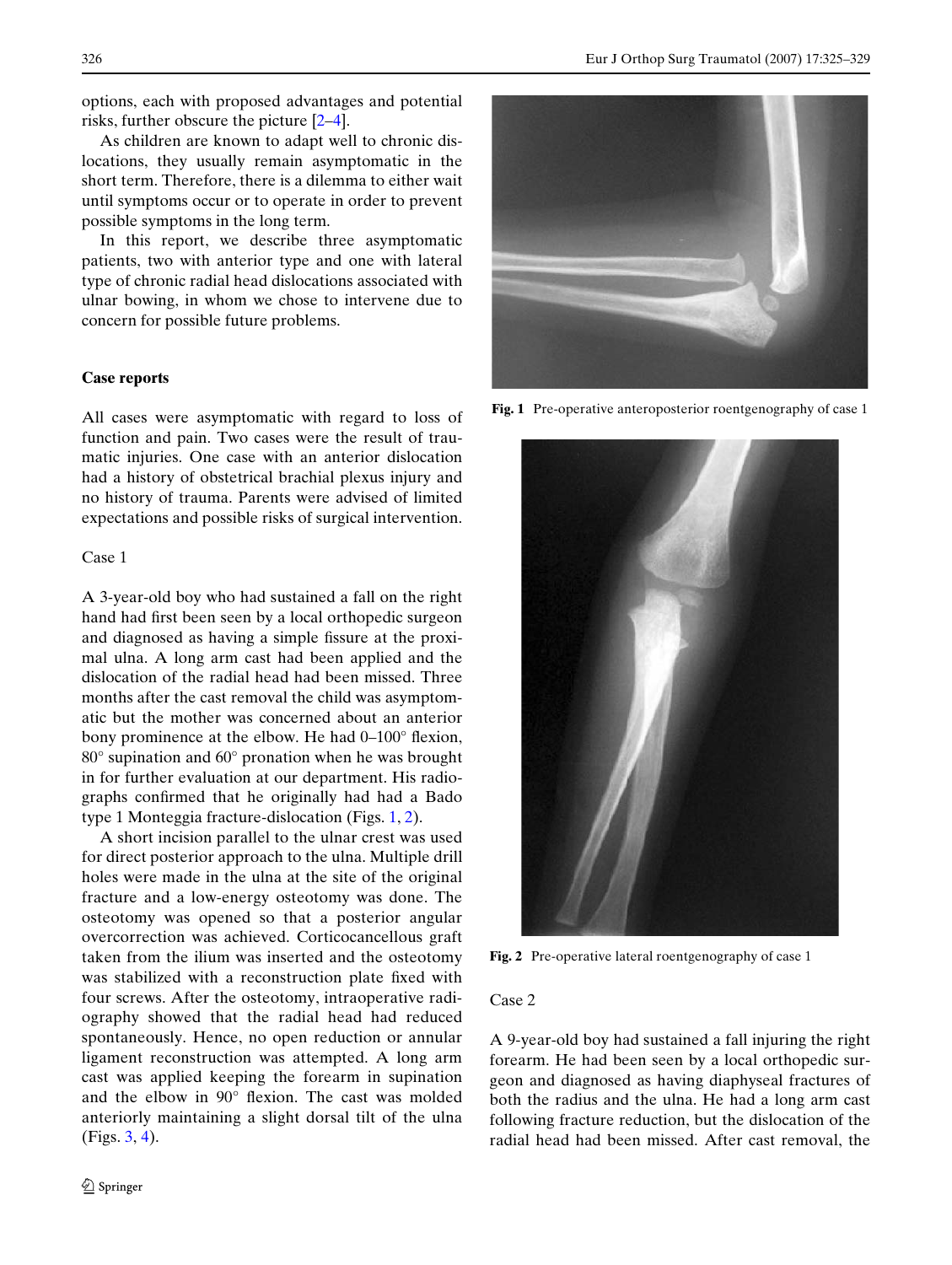

**Fig. 3** Post-operative lateral roentgenography of case 1(early)

<span id="page-2-0"></span>

**Fig. 4** Post-operative lateral roentgenography of case 1(late)

<span id="page-2-1"></span>parents noticed an anterior bony prominence at the elbow. He was admitted to our hospital 13 months after the injury. The radiographs showed that the radial head was dislocated anterolaterally and there were deformities in both the radius and the ulna, the ulnar deformity being a posterolateral bowing. Therefore, the initial injury was considered as a Bado type 4 variant. The elbow and forearm had full ranges of motion before the operation.

Simple corrective osteotomies were made at the apex of deformities in the radius and the ulna. The radial osteotomy was stabilized with a plate and the ulna with a Rush pin. The annular ligament was observed to be torn and was reconstructed with the Bell-Tawse technique, using the palmaris longus autograft.

#### Case 3

A 6-year-old girl with a history of obstetric brachial plexus palsy and forceful exercises was admitted to our hospital for anterior bony prominence in the elbow which the parents noticed 6 months ago. The child had no history of injury to her forearm. On physical examination it felt that the dislocated radial head could be reduced by pushing it while the elbow was held in flexion and supination. She had no contracture or functional loss in the upper extremity. Her lateral radiograph showed a positive "ulnar bow sign" as described by Lincoln and Mubarak [[5\]](#page-3-3).

Under general anesthesia, dorsally angulated proximal ulnar osteotomy with acute lengthening was performed. An autograft taken from the ipsilateral fibula was put into the osteotomy site and the osteotomy was fixed with a plate. At that stage, the radial head was easily reduced into its anatomic position. Therefore, annular ligament was not exposed. The cast was molded anteriorly, maintaining a slight dorsal tilt of the ulna.

#### Postoperative courses

In all three cases the osteotomies healed in the cast within 6 weeks. However, in cases 1 and 3, radiographs showed redislocation of the radial head 1 month postoperatively while still being immobilized in the cast. These cases did not have any pain or functional loss, and forearm motions were the same as before the operations at 12 and 34 months follow-up, respectively. Reduction of the radial head could only be maintained in case 2. However, this case had  $25^{\circ}$  flexion contracture and almost complete loss of pronation at 12 months of follow-up.

## **Discussion**

Acute Monteggia fractures in children are easy to treat. Stable anatomic reduction of the ulna is usually sufficient to achieve reduction and stabilization of the radial head. However, complex reconstruction techniques may be required to reduce and stabilize chronic radial head dislocations  $[2-5]$  $[2-5]$ . This is considered to be due to dysplastic and adaptive changes in both the soft tissues and bones around the elbow secondary to distorted anatomy in a growing child [\[6](#page-3-4)].

The only case we managed to achieve a stable reduction was case 2 for whom we performed open reduction, osteotomy of both forearm bones and annular ligament reconstruction. However, this was at the expense of complete loss of pronation in the forearm.

In the two cases who did not have open reductions the radial heads redislocated. In these cases, we had performed ulnar osteotomies only. After the osteotomies, intraoperative radiographs suggested that the radial heads were reduced as evidenced by radio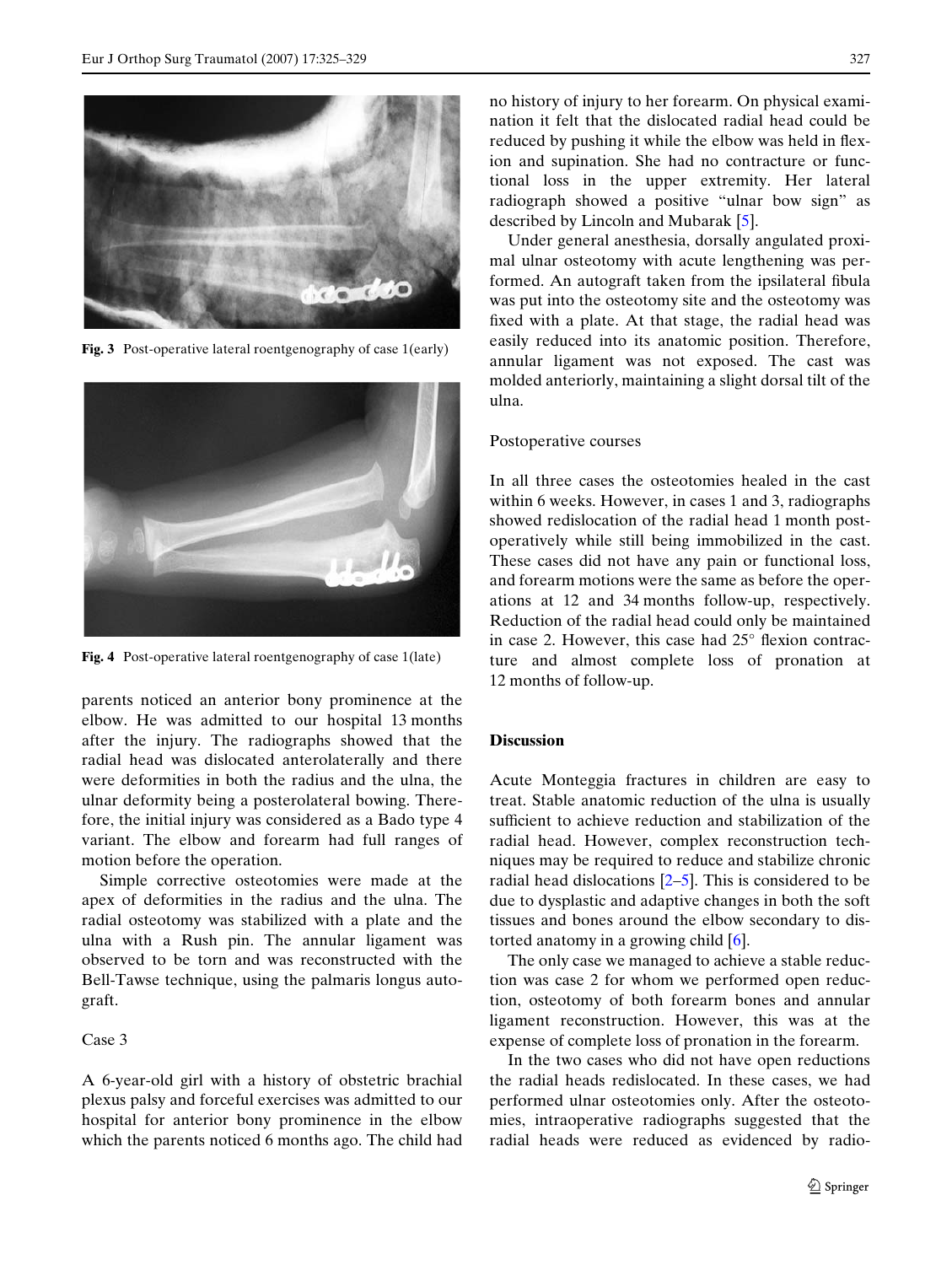capitellar lines. Open reduction or reconstruction of the radio-ulnar joint was therefore not performed. Although we avoided serious complications in these cases, we were unable to achieve stable reduction. When reviewed retrospectively, we noticed intraoperative radiographs showed no overlapping of the radial head and the proximal ulna implying that the radial heads had probably not been anatomically reduced in the ulnar notch. We observed that radio-capitellar lines can be misleading to evaluate reduction in chronic cases. Although, our experience supports that closed reduction with only acute lengthening may not be attempted because pathologic changes already present would make successful reduction nearly impossible [[7,](#page-3-5) [8](#page-4-0)], reduction of the radial head using an external fixator can be an alternative method before open reduction because it gives the opportunity of controlled gradual lengthening and angulation of the ulna with restoration of the ulnar length unless reduction occurs with preservation of the axes of both forearm bones and enables roentgenographic control during patient follow-up [[9,](#page-4-1) [10\]](#page-4-2).

Hoffer and Phipps  $[11]$  $[11]$  reported their experience in surgery about the elbow for brachial palsy. Five patients in their series had anterior dislocations of the radial heads and supination contractures. Without attempting reduction of the radial head, they performed transfers of the biceps to the ulna in order to improve elbow flexion. Unlike their cases, our patient did not have either functional loss or contracture in the upper extremity. She even had a feeling of relocation when manipulated preoperatively. Forceful supination exercises were thought to be responsible for radial head dislocation and ulnar bowing which is known to occur in children with brachial plexus palsy [\[12](#page-4-4)]. Therefore, we had hypothesized that she could have benefited from an ulnar osteotomy as the only procedure. We think active biceps pull along with instability of reduction may have played a role in redislocation.

Recently, good results without serious complications were reported with complex reconstructions  $[7, 13-15]$  $[7, 13-15]$  $[7, 13-15]$  $[7, 13-15]$ . Hasler et al. [\[13](#page-4-5)] reported good results in 15 patients they treated by ulnar osteotomy, external fixation and open reconstruction but without repair of the annular ligament. Gyr et al. reported 15 children whom they treated with the Bell-Tawse procedure. They recommended annular ligament reconstruction for most chronic Monteggia fractures to improve long-term function and prevent the need for late excision of the painful, chronically dislocated radial head [\[14](#page-4-7)]. Degreef and De Smet treated six children with missed dislocations in association with ulnar deformation for whom they performed open reduction and ulnar osteotomy. The outcome was excellent as determined by the mobility of the elbow and maintenance of radial head relocation [[15\]](#page-4-6).

However, some studies reported a less favorable outcome with attempted reconstruction of an unreduced radial head [[16–](#page-4-8)[18](#page-4-9)]. Others reported late reconstruction to be complicated and unpredictable [\[4](#page-3-2)] and recommend that surgery should be reserved for symptomatic patients [\[19](#page-4-10)]. Gunther and Wessel [\[16](#page-4-8)] emphasized that Monteggia fractures should not be overlooked, as secondary operations always had a less favorable outcome. Rodgers et al. reported their results of reconstruction in 7 patients with chronic Monteggia lesions, in whom they observed 14 complications. They found the results to be unpredictable and associated with serious complications other than loss of rotation. They underlined that operations for the treatment of chronic Monteggia lesions were salvage procedures and would likely lead to some residual functional limitation [[18\]](#page-4-9). Our experience correlates better with these studies reporting less optimistic results.

Ideally, surgical reconstruction in children with asymptomatic chronic radial head dislocations can only be justified if the indications are clear and the results predictable. However, currently the decision to perform surgery is based on concerns for future problems. In conclusion, our experience in three consecutive cases supports the less favorable outcome of reconstructive surgery. The authors believe that further research in the pathological and functional anatomy may help clarify the indications for surgery. Meanwhile, early, accurate diagnosis and appropriate treatment remain the key factors for successful results in Monteggia or equivalent lesions in children.

#### **References**

- <span id="page-3-0"></span>1. Boyd HB, Boals JC (1969) The Monteggia lesion: a review of 159 cases. Clin Orthop 66:94–100
- <span id="page-3-1"></span>2. Santos MM (2002) Monteggia fractures in children. In: Duparc J (ed) Surgical techniques in orthopaedics and traumatology, vol 4. Editions Scientifiques et Medicales Elsevier SAS, Paris, 256 pp, 55-250-A-30
- 3. Wilkins KE (2002) Changes in the management of Monteggia fractures. J Pediatr Orthop 22(4):548–554
- <span id="page-3-2"></span>4. Ring D, Jupiter JB, Waters PM (1998) Monteggia fractures in children and adults. J Am Acad Orthop Surg 6(4):215–224
- <span id="page-3-3"></span>5. Lincoln TL, Mubarak SJ (1994) "Isolated" traumatic radialhead dislocation. J Pediatr Orthop 14(4):454–457
- <span id="page-3-4"></span>6. Kim HT, Conjares JN, Suh JT, Yoo CI (2002) Chronic radial head dislocation in children, part 1: pathologic changes preventing stable reduction and surgical correction. J Pediatr Orthop 22(5):583–590
- <span id="page-3-5"></span>7. Kim HT, Park BG, Suh JT, Yoo CI (2002) Chronic radial head dislocation in children, part 2: results of open treatment